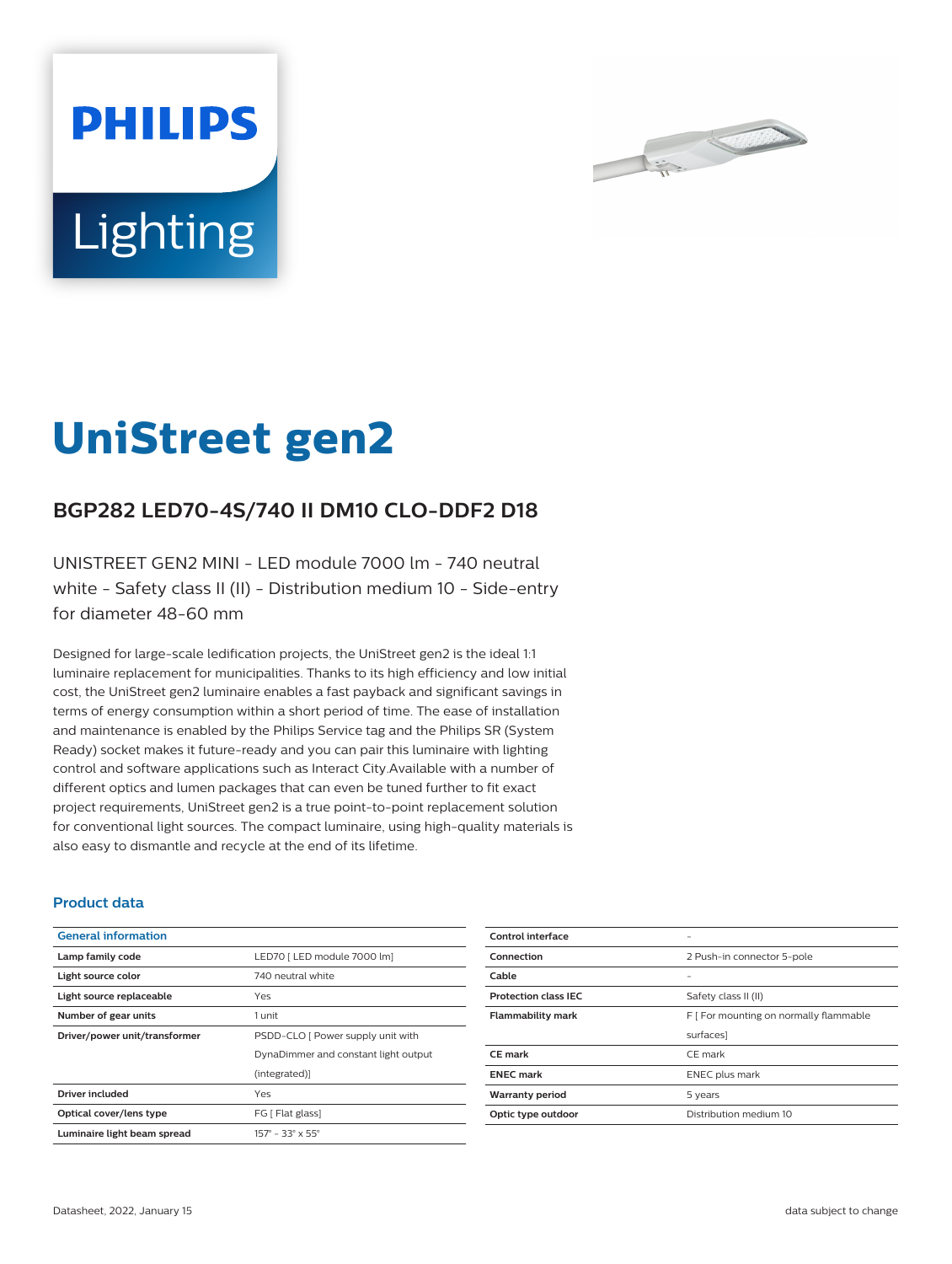## **UniStreet gen2**

| Remarks                                   | * At extreme ambient temperatures the          |
|-------------------------------------------|------------------------------------------------|
|                                           | luminaire might automatically dim down to      |
|                                           | protect components                             |
| Constant light output                     | Yes                                            |
| Number of products on MCB of 16 A type 10 |                                                |
| в                                         |                                                |
| <b>EU RoHS compliant</b>                  | Yes                                            |
| Light source engine type                  | LED                                            |
| Service tag                               | Yes                                            |
| Serviceability class                      | Class A, luminaire is equipped with            |
|                                           | serviceable parts (when applicable): LED       |
|                                           | board, driver, control units, surge protection |
|                                           | device, optics, front cover and mechanical     |
|                                           | parts                                          |
| <b>Product family code</b>                | BGP282 [ UNISTREET GEN2 MINI]                  |
|                                           |                                                |
| <b>Light technical</b>                    |                                                |
| Upward light output ratio                 | 0                                              |
| Standard tilt angle posttop               | 0°                                             |
| Standard tilt angle side entry            | О°                                             |
|                                           |                                                |
| <b>Operating and electrical</b>           |                                                |
| <b>Input Voltage</b>                      | 220 to 240 V                                   |
| <b>Input Frequency</b>                    | 50 to 60 Hz                                    |
| Initial CLO power consumption             | 41 W                                           |
| <b>Average CLO power consumption</b>      | 41.5 W                                         |
| End CLO power consumption                 | 42 W                                           |
| Inrush current                            | 47 A                                           |
| Inrush time                               | $0.25$ ms                                      |
| <b>Power Factor (Min)</b>                 | 0.98                                           |
|                                           |                                                |
| <b>Controls and dimming</b>               |                                                |
| Dimmable                                  | Yes                                            |
|                                           |                                                |
| <b>Mechanical and housing</b>             |                                                |
| <b>Housing Material</b>                   | Aluminum die-cast                              |
| <b>Reflector material</b>                 | Polycarbonate                                  |
| Optic material                            | Polymethyl methacrylate                        |
| Optical cover/lens material               | Glass                                          |
| <b>Fixation material</b>                  | Aluminum                                       |
| <b>Mounting device</b>                    | 48/60S [Side-entry for diameter 48-60 mm]      |
| Optical cover/lens shape                  | Flat                                           |
| Optical cover/lens finish                 | Clear                                          |
| Overall length                            | 620 mm                                         |
| Overall width                             | 234 mm                                         |
| <b>Overall height</b>                     | 95 mm                                          |
|                                           |                                                |

| Effective projected area               | $0.0251 \text{ m}^2$                          |
|----------------------------------------|-----------------------------------------------|
| Color                                  | Gray                                          |
| Dimensions (Height x Width x Depth)    | 95 x 234 x 620 mm (3.7 x 9.2 x 24.4 in)       |
|                                        |                                               |
| Approval and application               |                                               |
| Ingress protection code                | IP66 [ Dust penetration-protected, jet-proof] |
| Mech. impact protection code           | IK08 [ 5 J vandal-protected]                  |
| Surge Protection (Common/Differential) | Luminaire surge protection level until 6 kV   |
|                                        | differential mode and 8 kV common mode        |
|                                        |                                               |
| Initial performance (IEC compliant)    |                                               |
|                                        |                                               |

| Initial luminous flux (system flux)   | 5984 lm                |
|---------------------------------------|------------------------|
| Luminous flux tolerance               | $+/-7%$                |
| Initial LED luminaire efficacy        | 146 lm/W               |
| Init. Corr. Color Temperature         | 4000 K                 |
| Init. Color Rendering Index           | 70                     |
| Initial chromaticity                  | (0.381, 0.379) SDCM <5 |
| Initial input power                   | 41 W                   |
| Power consumption tolerance           | $+/-10%$               |
| Init. Color Rendering Index Tolerance | $+/-2$                 |
|                                       |                        |

| Over time performance (IEC compliant)                                                                           |             |
|-----------------------------------------------------------------------------------------------------------------|-------------|
| Control gear failure rate at median                                                                             | 10%         |
| useful life 100000 h                                                                                            |             |
| Lumen maintenance at median useful                                                                              | <b>L100</b> |
| life* 100000 h                                                                                                  |             |
|                                                                                                                 |             |
| the contract of the contract of the contract of the contract of the contract of the contract of the contract of |             |

| <b>Application conditions</b>      |                  |
|------------------------------------|------------------|
| Ambient temperature range          | $-40$ to +50 °C. |
| Performance ambient temperature Tq | $25^{\circ}$ C   |
| Maximum dim level                  | 0% (digital)     |
|                                    |                  |

### **Product data**

| $1.1$ below the second second second second second second second second second second second second second second second second second second second second second second second second second second second second second se |                                      |
|-------------------------------------------------------------------------------------------------------------------------------------------------------------------------------------------------------------------------------|--------------------------------------|
| Full product code                                                                                                                                                                                                             | 871869944944500                      |
| Order product name                                                                                                                                                                                                            | BGP282 LED70-4S/740 II DM10 CLO-DDF2 |
|                                                                                                                                                                                                                               | D <sub>18</sub>                      |
| <b>EAN/UPC - Product</b>                                                                                                                                                                                                      | 8718699449445                        |
| Order code                                                                                                                                                                                                                    | 44944500                             |
| <b>Numerator - Quantity Per Pack</b>                                                                                                                                                                                          |                                      |
| Numerator - Packs per outer box                                                                                                                                                                                               |                                      |
| Material Nr. (12NC)                                                                                                                                                                                                           | 910925865678                         |
| Net Weight (Piece)                                                                                                                                                                                                            | 5.200 kg                             |
|                                                                                                                                                                                                                               |                                      |



 $\overline{\phantom{0}}$